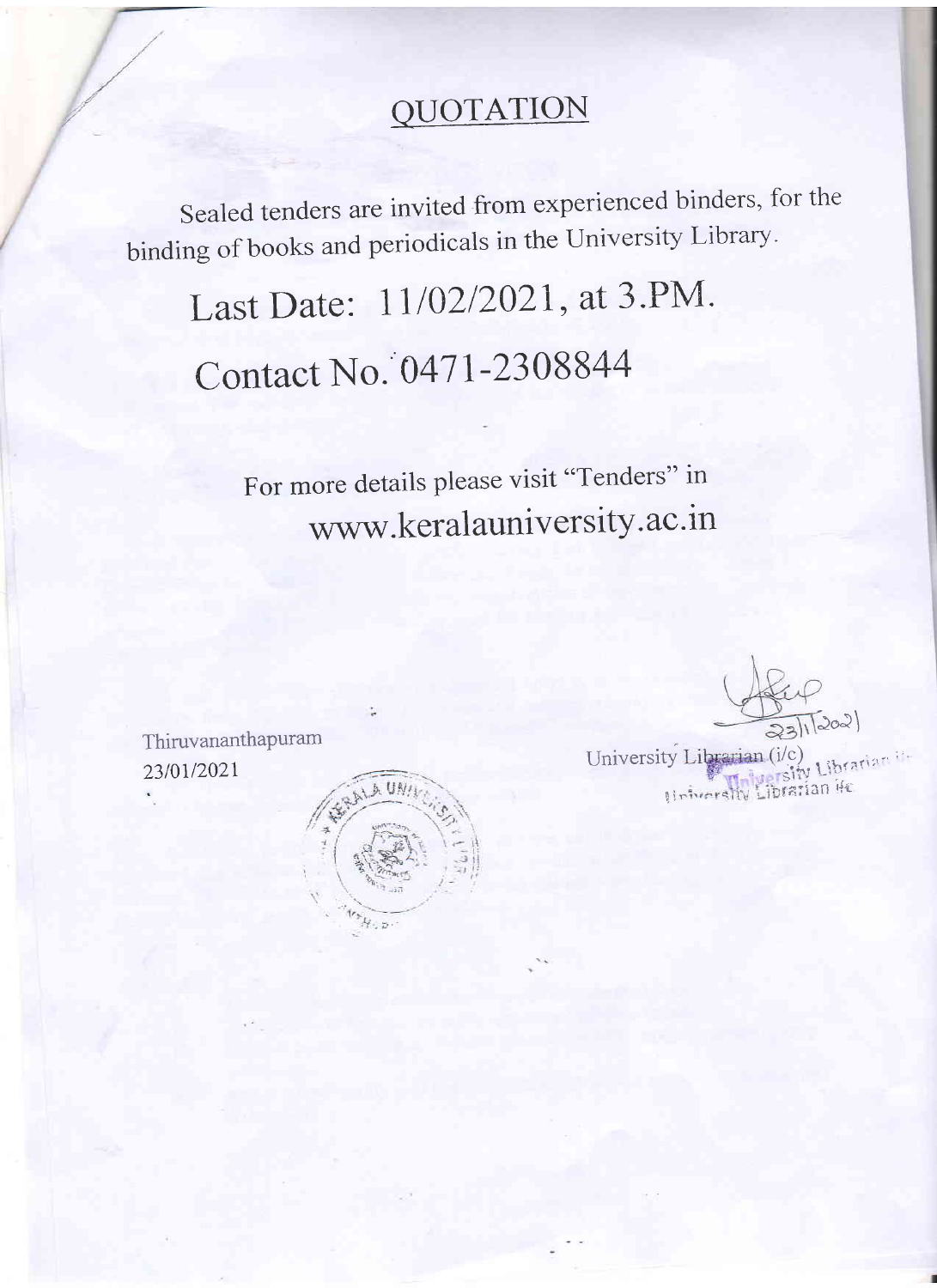## **NOTIFICATION**

Sealed tenders are invited from experienced binders, for the binding of books and periodicals in the University Library, Thiruvananthapuram during the financial year

Tenders should be submitted in a sealed envelope and should be addressed to the undersigned so as to reach him not later than 3.00 PM on 11.02.2021.

The approximate number of items expected to be bound in each size is shown in the statement. This, however, carries no obligation that the number of items to be actually given for binding cannot vary.

The tenders will be opened on 11.02.2021 at 3.30 PM in this office in the presence of those tenderers or their authorized representatives who are present at that time.

A specimen volume (one each for half leather and calico) bound should be submitted free of charge and a sum of Rs.500/- (Rupees Five hundred only) as EMD by Demand Draft in favor of University Librarian, Kerala University Library should be deposited along with the tender. There is no obligation that the lowest tender should be accepted. The quality of binding materials used for binding will also be considered in

A sum of Rs.5000/- (Rupees Five thousand only) is to be remitted as Security Deposit by the successful tenderer. The successful tenderer should execute a bond on stamp paper of the value of Rs.100/- with the University Librarian.

The specifications and other terms for the binding work, which should be strictly adhered to by the successful tenderer, are given below:-

All, books, periodicals, newspapers and gazettes received for binding are to be  $\mathbf{I}$ . examined and collated and those found imperfect should be returned to the Librarian unbound. The whole work of binding should be carried out with due regard to the fact that the books will be subject to hard wear and tear.

## Materials:

- Thread: to be of best unbleached linen of suitable thickness.  $i)$  $ii)$
- Tapes: to be of best quality unbleached linen of close texture.  $iii)$
- Glue: to be of best quality flexible glue mixed with copper sulphate to keep  $iv)$
- Board: Good quality mill board of suitable thickness 11/2 or 2 1b boards are to be used.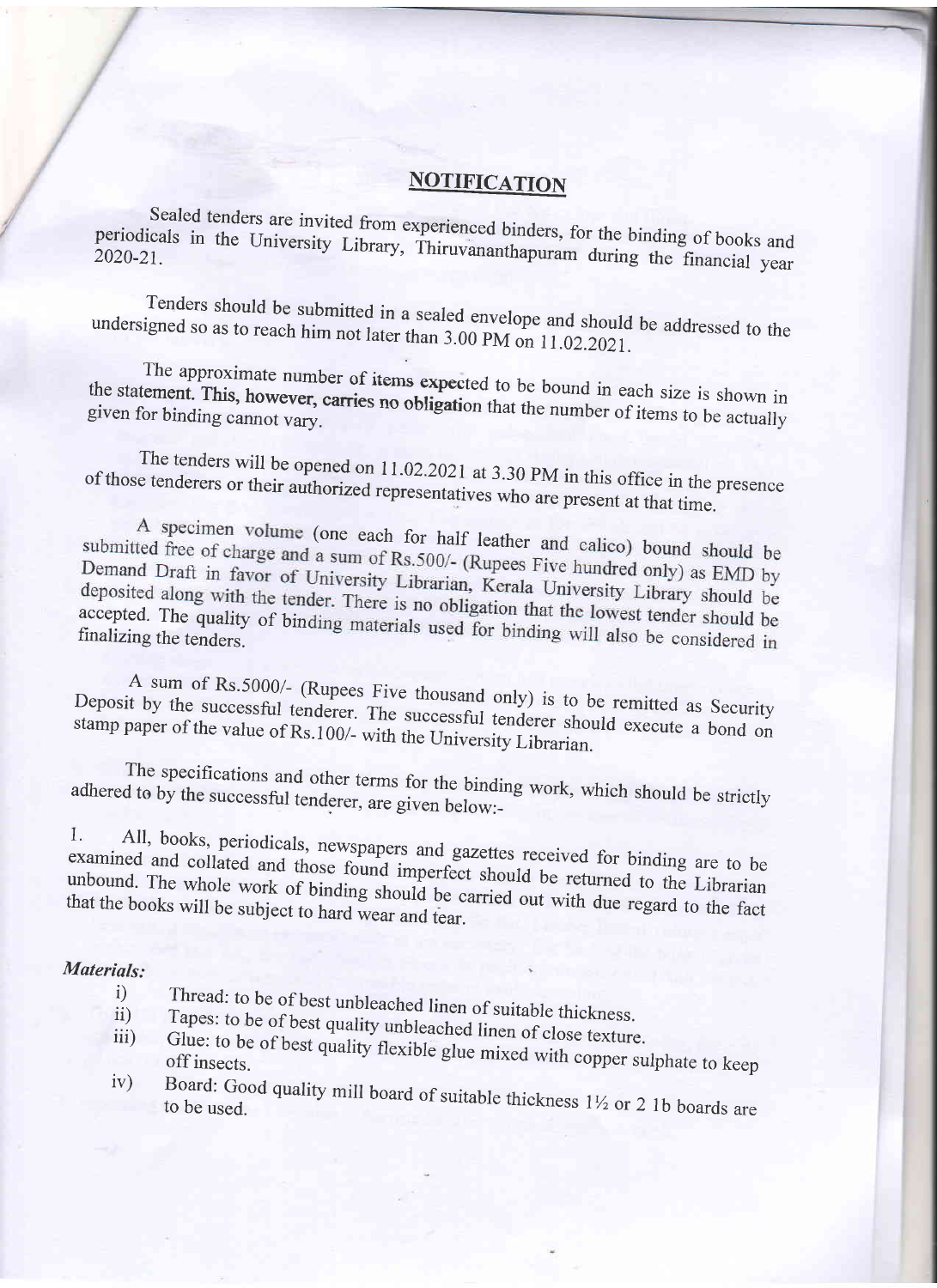- 
- 
- v) Leather: Good quality calf leather (white).<br>vi) Calico: Good qualities are canvas of fast red colour and finish.<br>vii) Colour: 1) Half leather: Half leather in white and calico in red.<br>2) Full calico: Red.
- viii) End Papers: Good tough cartridge paper.

A sample of each of the binding materials stated above should be enclosed with the tenders.

- 2. Sewing: Books are to be sewn in folded sections of not more than 8 to 12 sheets depending on the thickness of paper with unbleached linen thread of suitable thickness and should be sewn on to tapes or cords of strong or Cords are to be pierced through boards. When stitching cannot be done by sewing<br>in folded sections, sections should be formed by methods of over-casting on shoots<br>not exceeding 8 to 10 sheets at a time. The section so f or brittle paper are to have sections lined at inner and outer folds with tough and thin paper before they are sewn on. The distance between stitches should be not less than  $\frac{1}{4}$  inch and as over-casting encroaches upon the back margins the stitches should be kept as small as possible,  $1/16$  inch and  $1/8$  inch is sufficient for all.
- are left as wide as possible. Damage, if any, made to printed matter by careless cutting of edges may make the contractor liable to pay compensation as fixed by the Librarian. a J.
- 4. End Papers: are to be made with strong cloth as calico joints and to be sewn on to tapes as a section (cloth joint and papers are preferable in the case of books of above normal thickness)
- 5. Leather:- is not to be unduly pared down as unduly stretched in covering. The covering materials of books are to extend over boards to at least  $1/6<sup>th</sup>$  of the width of the book. All books should open up freely and
- 6. The Mill Board: To counter act a tendency to wrap out ward after covering, the mill board should previously be lined with thin waste paper pasted to that side which is to go next to the book.
- 7. Squaring the Boards: 1/8 inch is the usual square for an octave size book.